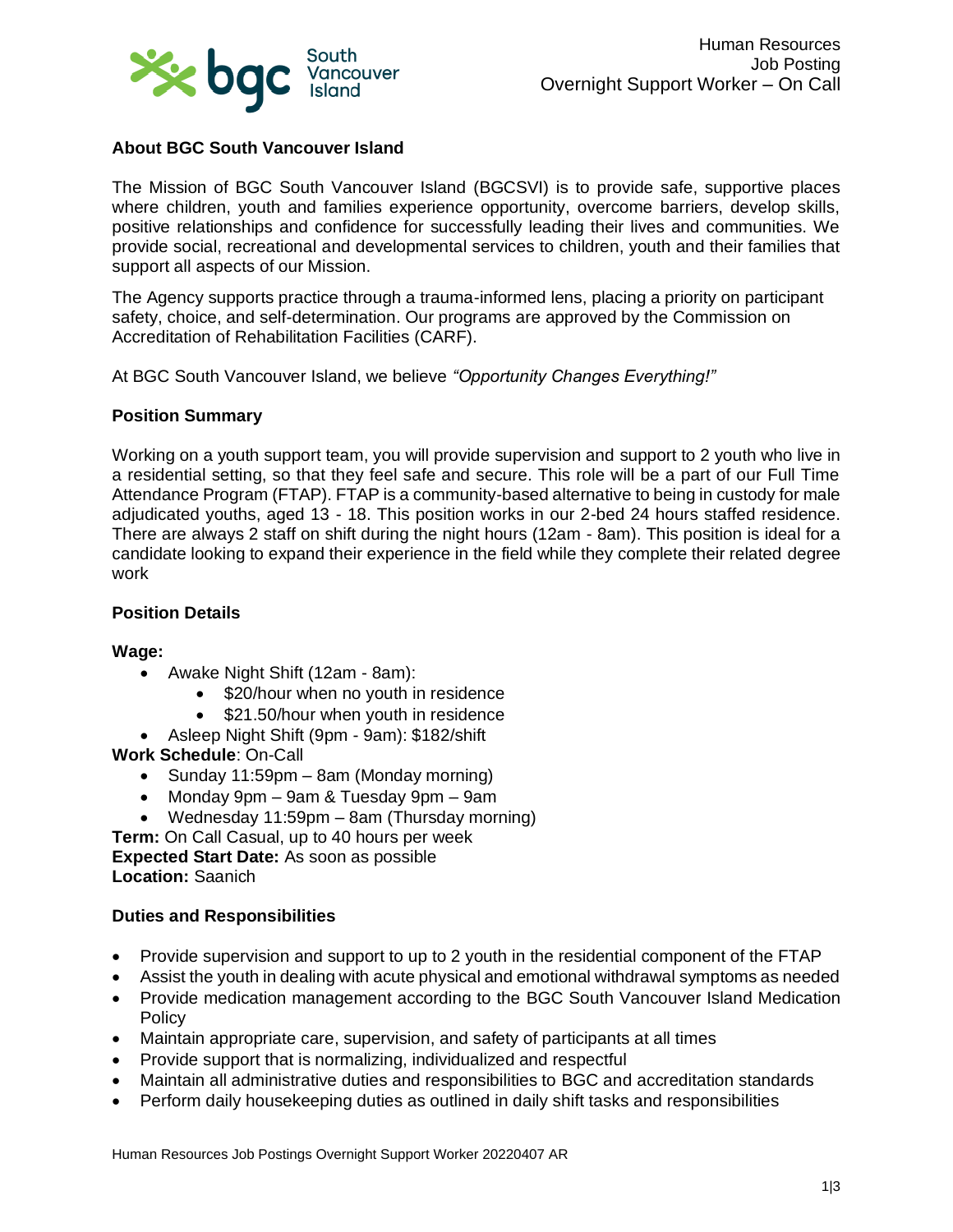

- Perform basic building maintenance duties as needed
- Develop weekly menus and prepare meals and snacks accordingly
- Recognize potential emergency situations
- Analyze situations accurately to mitigate risks
- Identify safety risks and intervene appropriately

## **Desired Qualifications**

- Must be able to work flexible shifts including overnight awake shifts and 12-hour shifts
- Must be able to comfortably work alone for long stretches
- 2 years combined of relevant post-secondary education and relevant work experience in: Criminal Justice, Child and Youth Care, Social Work, Nursing, Addiction Work or related Human Services Field studies and/or work
- Experience effectively engaging vulnerable youth, including crisis counseling skills
- Excellent communication skills, both written and verbal
- Demonstrated organizational and time management skills
- Demonstrated ability to work independently and as part of a multidisciplinary team
- Demonstrated ability to work effectively with others in group and 1:1 settings
- Current Standard First Aid certification/CPR C
- Current FoodSafe certification
- Valid driver's license with reliable transportation
- A criminal record check will be processed prior to employment

*Additional Consideration Will Be Given To Those Who Have:*

- Experience working in a residential setting
- Experience working with youth who are experiencing mental health and/or complex trauma
- ASIST or other suicide intervention training
- Experience in medication management

# **To Apply**

- *Please submit your resume and cover letter to [employment@bgcsvi.org](mailto:employment@bgcsvi.org) indicating which position you are applying for in your email subject line* and clearly demonstrating how your experience and qualifications relate to this position
- In the first line of your cover letter, please use our tag line *"Opportunity Changes Everything"*
- The job posting will remain open until the position is filled. We thank all who apply. Only shortlisted candidates will be contacted.

## *Important Note Regarding COVID-19*

- This is a front-line position working in direct contact with youth, and it is considered safe according to governmental guidelines for pandemic outbreaks.
- As an organization we are taking the necessary precautions and adhering to all Provincial Health Services Authority (PHSA) recommendations on sanitization and social distancing in close proximity.
- This position requires double COVID-19 vaccination